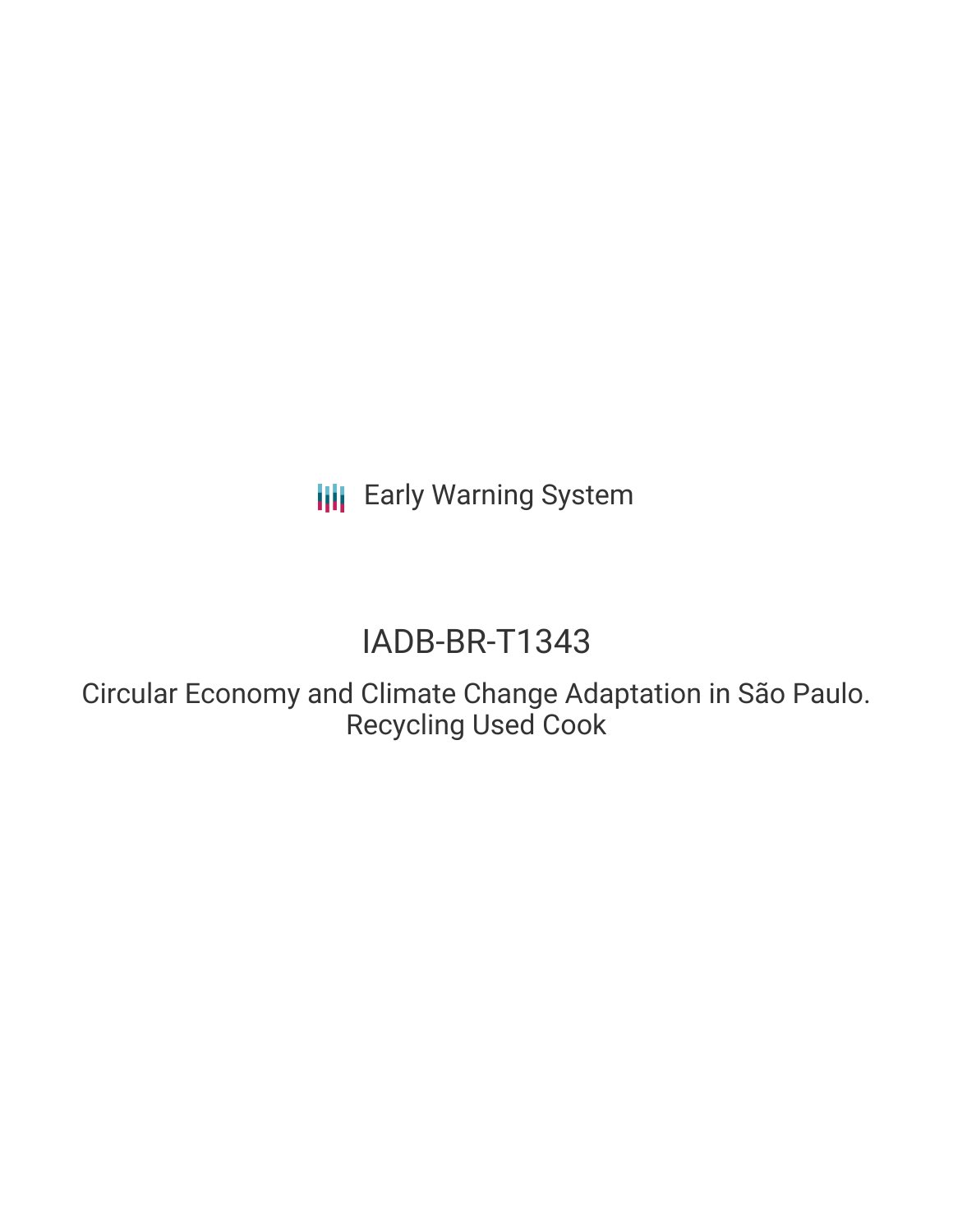

### **Quick Facts**

| <b>Countries</b>               | <b>Brazil</b>                          |
|--------------------------------|----------------------------------------|
| <b>Financial Institutions</b>  | Inter-American Development Bank (IADB) |
| <b>Status</b>                  | Approved                               |
| <b>Bank Risk Rating</b>        | C                                      |
| <b>Voting Date</b>             | 2016-11-02                             |
| <b>Sectors</b>                 | Water and Sanitation                   |
| <b>Investment Type(s)</b>      | <b>Advisory Services</b>               |
| <b>Investment Amount (USD)</b> | $$1.10$ million                        |
| <b>Project Cost (USD)</b>      | \$2.09 million                         |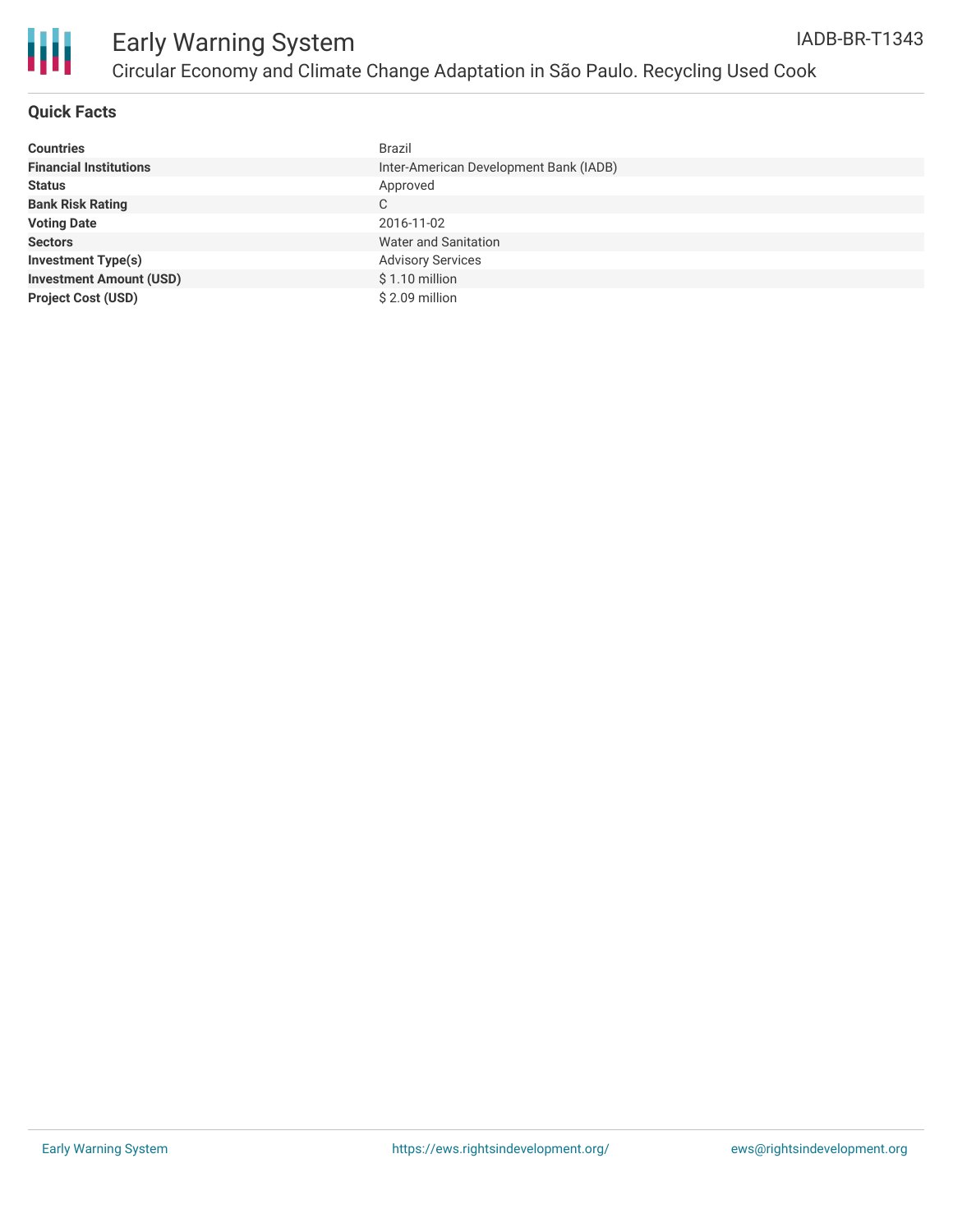



### Early Warning System Circular Economy and Climate Change Adaptation in São Paulo. Recycling Used Cook

### **Project Description**

Recycle domestic used cooking oil to improve the availability of drinking water in the city and generate greater capacity in the water grid.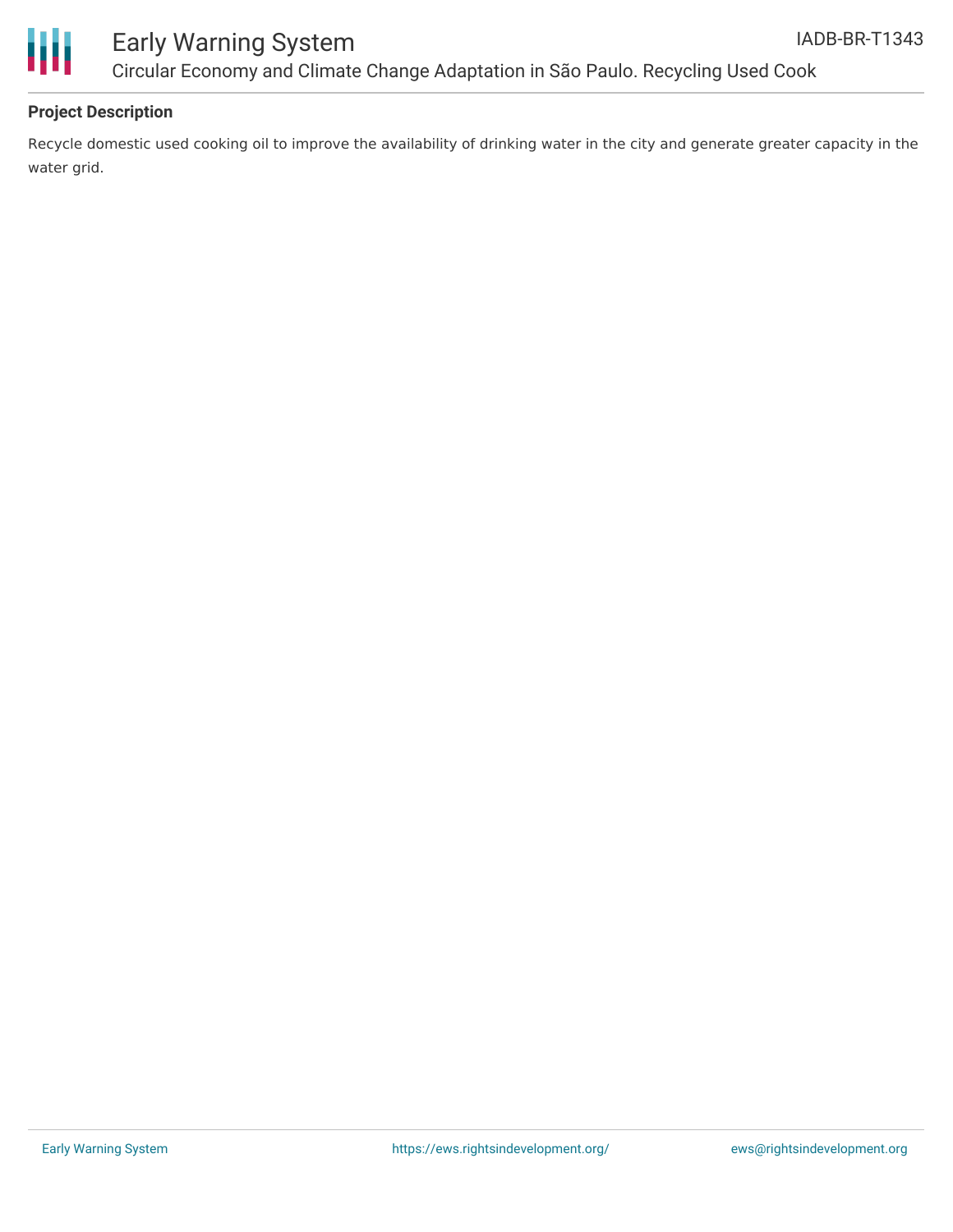

## Early Warning System Circular Economy and Climate Change Adaptation in São Paulo. Recycling Used Cook

#### **Investment Description**

• Inter-American Development Bank (IADB)

TOTAL COST: USD 2,091,026 COUNTRY COUNTERPART FINANCING: USD 991,026 IADB FINANCING: USD 1,100,000